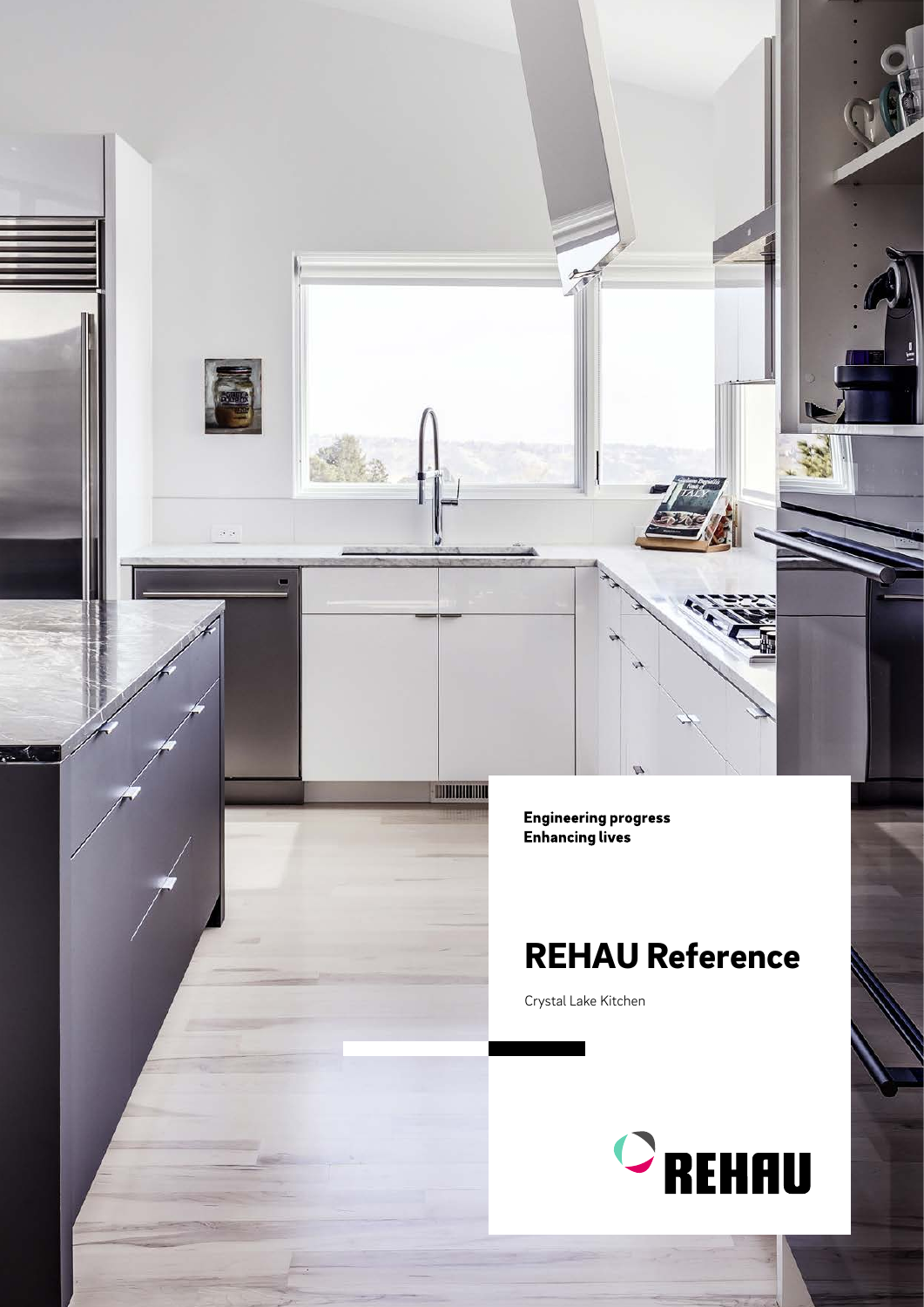## Monochrome black and white look stylishly arranged with RAUVISIO kitchen cabinet doors



When Brett and Linnea Rubbico moved from Orange County, California to Colorado they saw an opportunity to design their new home themselves, to project their tastes, preferences and personalities.

The home sits on a wooded lot in the upscale Colorado community of Mountain Shadows at 7,000 ft (2,134 m) elevation. An art consultant/dealer, Rubbico designed the house to show off his private art collection, taking advantage of the location's abundant natural light while preventing damage to the artwork from direct sunlight.

Cabinetmaker Riverwoods Mill and the Rubbicos explored several cabinet designs and door options. The final selections were Riverwoods Mill cabinets fronted with REHAU doors featuring REHAU's RAUVISIO brilliant Bianco white and FENIX NTM Nero Ingo matte black surfaces.

"These doors fit into the flat, rectangular design of the house," says Rubbico, "and maintain dramatic contrast between the black and white colors. And the difference in tactile feel between the mirrorsmooth RAUVISIO brilliant Bianco finish and the soothing matte FENIX NTM Nero Ingo finish add a second subtle dimension of contrast."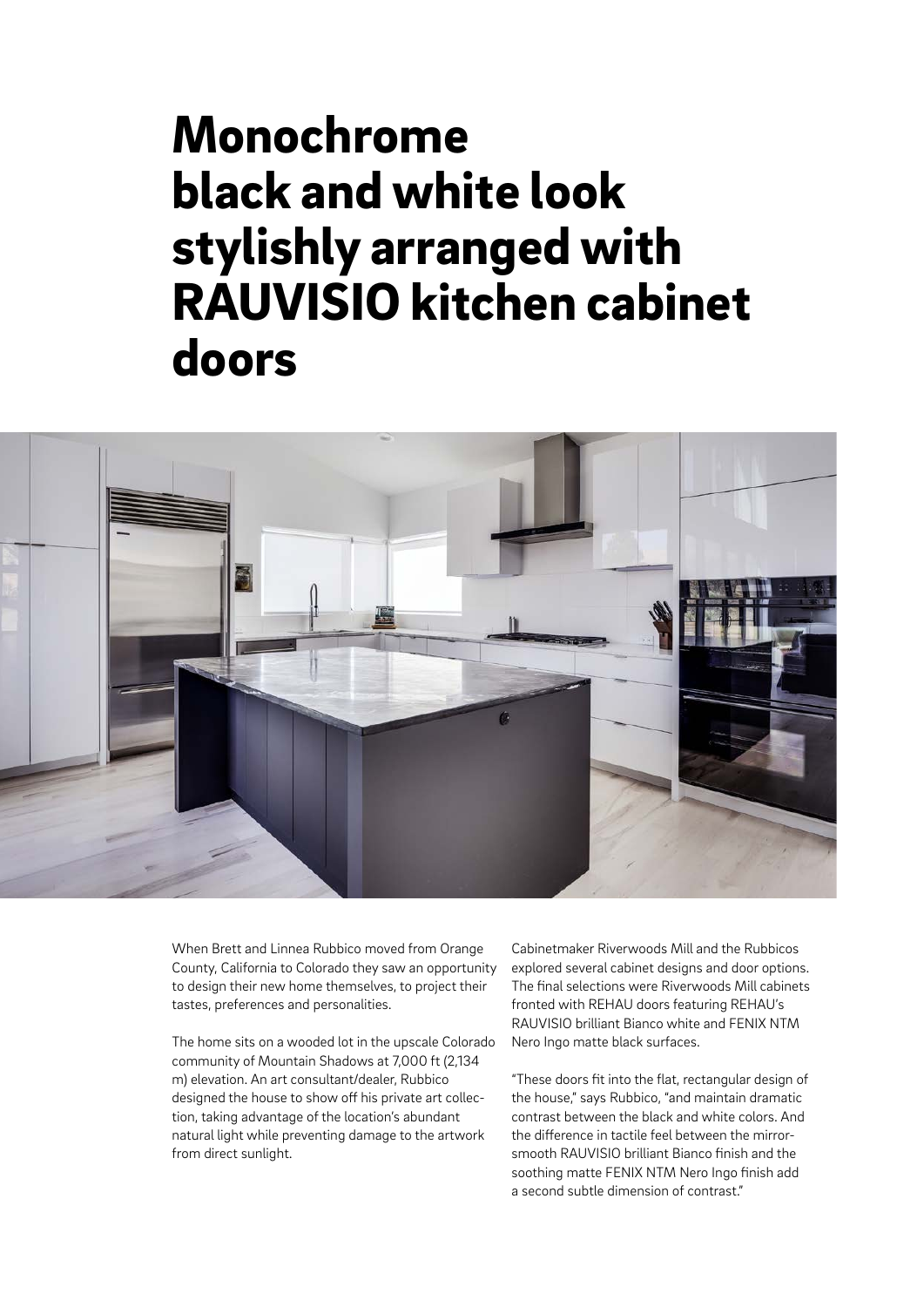

In the kitchen, a "floating" work island is topped with black soapstone accented with white veining, above cabinet doors of FENIX NTM Nero Ingo matte black. The sink counter is white Carrara marble with grey veining, and the upper cabinet doors are REHAU RAUVISIO brilliant Bianco gloss white. A unique functional feature added by Riverwoods Mill to the storage cabinet for the Rubbicos' coffee/tea supply and coffee makers is a REHAU door that opens vertically, like a garage door, lifting and then sliding back into the cabinet.

In the master bathroom the counter is white Carrara marble, while the cabinet doors are RAUVISIO brilliant Bianco gloss white.

"Everything came together perfectly in both rooms to give us exactly what we wanted," says Rubbico. "We love it!"

## Customer

Crystal Lake Kitchen, Custom residential cabinetry and construction

Year 2018

Fabricator Castonia Woodworks

## REHAU products

Surfaces made of RAUVISIO crystal and brilliant with perfectly matched RAUKANTEX edgebands – processed using laser technology – for seamless furniture fronts from a single mould.